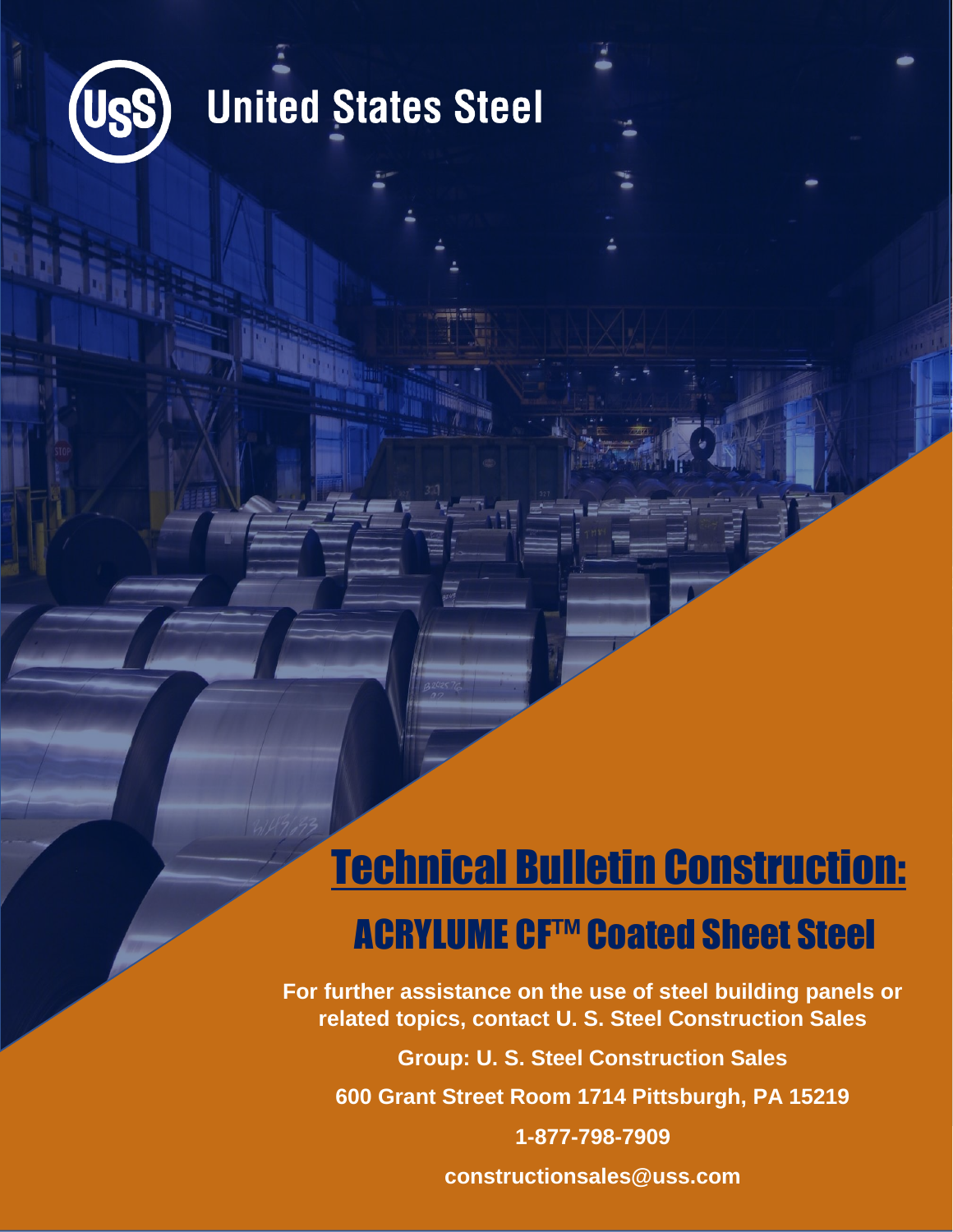## ACRYLUME CF™ Coated Sheet Steel

The material in this paper is intended for general information only. Any use of this material in relation to any specific application should be based on independent examination and verification of its unrestricted availability for such use, and a determination of suitability for the application by professionally qualified personnel. No license under any United States Steel Corporation patents or other proprietary interest is implied by the publication of this paper. Those making use of or relying upon the material assume all risks and liability arising from such use or reliance.



For further assistance on the use of steel building panels or related topics, contact U. S. Steel Construction Sales Group:

> U. S. Steel Construction Sales 600 Grant Street Room 1714 Pittsburgh, PA 15219 1-877-798-7909 constuctionsales@uss.com

**United States Steel** 

#### **Product Description**

ACRYLUME CF™ is a chromium-free clear polymer coating on GALVALUME®1 coated sheet, which was introduced by United States Steel Corporation in 2010 for construction applications. ACRYLUME CF™ offers the environmentally conscious metal building construction industry a chromium-free ACRYLUME® product, which exceeds current environmental regulations in the United States while also complying with international product codes such as RoHS and REACH.

#### **Product Attributes**

ACRYLUME CF™ sheet steel retains the same superior performance attributes of U. S. Steel's family of clear polymer coated GALVALUME® coated sheet steels, including:

- Good roll formability without the need for additional lubricants
- A non-slippery surface, enhancing safety during transport, handling and installation
- Excellent stain and discoloration resistance during transit and field storage
- A dramatic decrease in finger printing and foot printing during installation
- Outstanding corrosion protection
- Long-term surface brightness when exposed to the environment

The chromium-free passivation system on ACRYLUME CF™ sheet steel provides similar corrosion resistance to the hexavalent chromium passivation system used in the ACRYLUME® products, in both accelerated corrosion tests and field applications. ACRYLUME CF™ demonstrates equivalent performance to conventional ACRYLUME® after 1,000 hours exposure to the ASTM B117 salt fog test, which has been found difficult to achieve for chromium-free products. The chromium-free clear polymer coating system provides ACRYLUME CF™ coated sheet steel with superior corrosion resistance in both transit and storage. The barrier properties of the passivation system provide increased protection during shipment and construction.